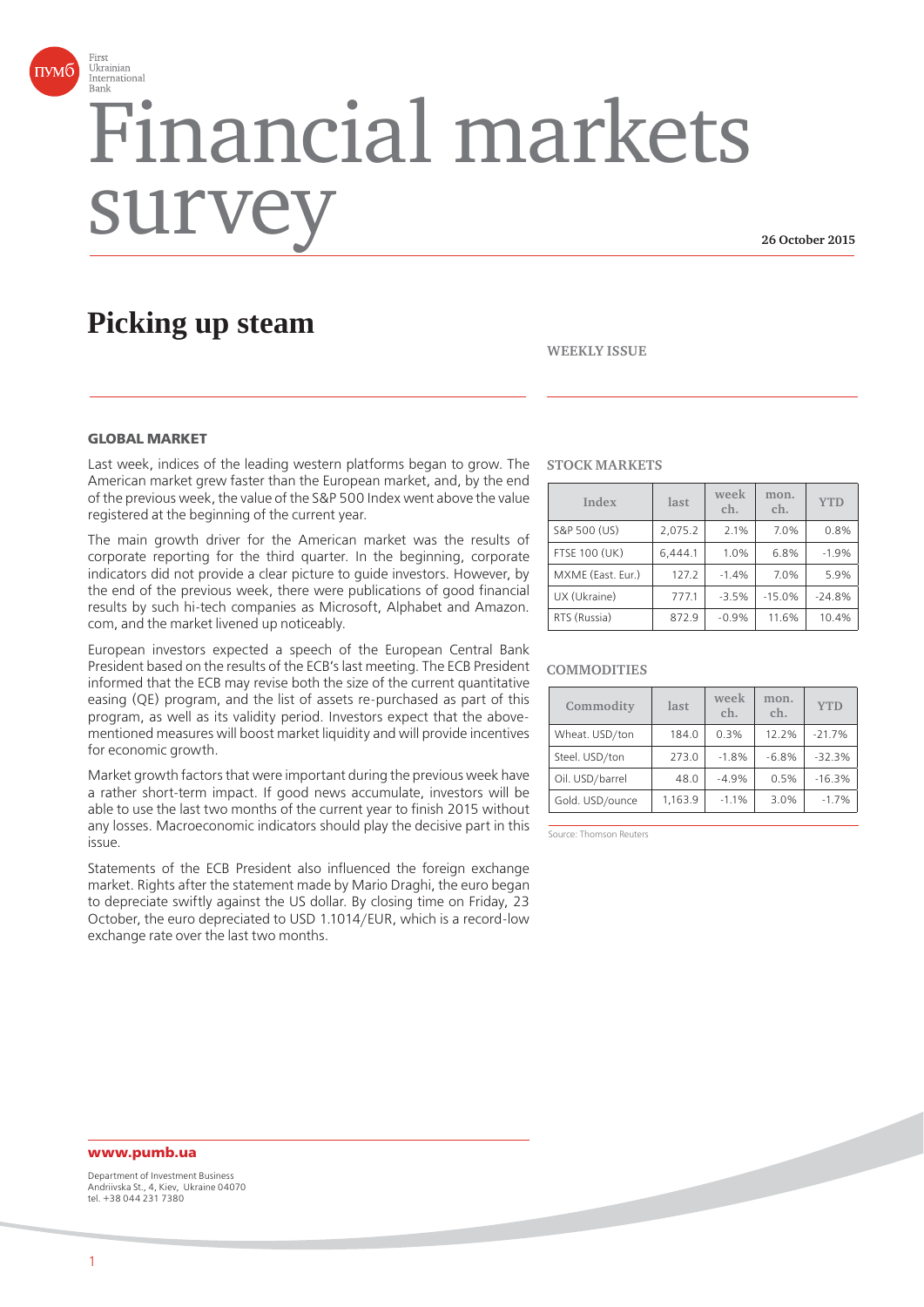

# **MACROECONOMICS**

### **Industrial output**

In September 2015, industrial output in Ukraine continued to shrink at a more sluggish pace. According to information of the State Statistics Service, industrial output declined 5.1% in September 2015 compared to September 2014. Over January-September 2015, industrial output dropped 16.6% year-on-year.

The situation in mining industry continues to improve: compared to September 2014, output went up 3.2%. In particular, coal production jumped 14.9%, whereas the production of iron ores grew 4.7%. Growth in mining industry is, in the first place, connected with a relatively low baseline of the previous year.

Output in processing industry shrank 8.3% year-on-year in September 2015. The most serious decline was registered in food and chemical industries. At the same time, output in steel industry grew 3% year-onyear, which is also mainly connected with the low baseline of the previous year.

#### **BOND MARKET**

Last week, the Ministry of Finance did not hold any primary tenders to place internal government bonds. The last placement of internal government bonds took place on 21 July 2015.

#### **NBU OPERATIONS**

Last week, the National Bank did not allocate refinancing loans to support liquidity of the banking system.

During the previous week, the National Bank of Ukraine managed to raise UAH 74.3 billion against UAH 50.5 billion raised a week earlier by way of placing certificates of deposit. At that, the NBU placed overnight certificates of deposit for the total of UAH 45.4 billion over the previous week. The weighted average rate for the longest-term certificates (maturing in three months) went down from 21.84% per annum to 21.50% per annum over the previous week.

During the previous week, the overall level of the banking system liquidity peaked at a new record-high since the beginning of the current year once again. This growth is the result of an increase in the volume of deposit certificates in circulation.

# **STOCK MARKET**

Last week, the downward trend on the Ukrainian stock market continued to persist. By the end of the previous week, the Ukrainian Exchange (UX) Index went down 3.5%. Since the beginning of the current year, the UX Index dropped almost 25%. On Friday, 23 October, the UX Index closed at 777.11 points.

The current week should demonstrate how important the factor of the local government elections, which took place in Ukraine on Sunday, 25 October, was for the lingering decline of the UX Index.

#### **Ukraine**

#### **26 October 2015**

#### **LATEST MACROECONOMIC DATA**

| Indicator                                   | Value |
|---------------------------------------------|-------|
| Industrial output change in September 2015, |       |
| % year-on-year                              |       |

Source: the State Statistics Service

#### **BANKING SYSTEM LIQUIDITY**



#### **THE UX INDEX**



Source: Thomson Reuters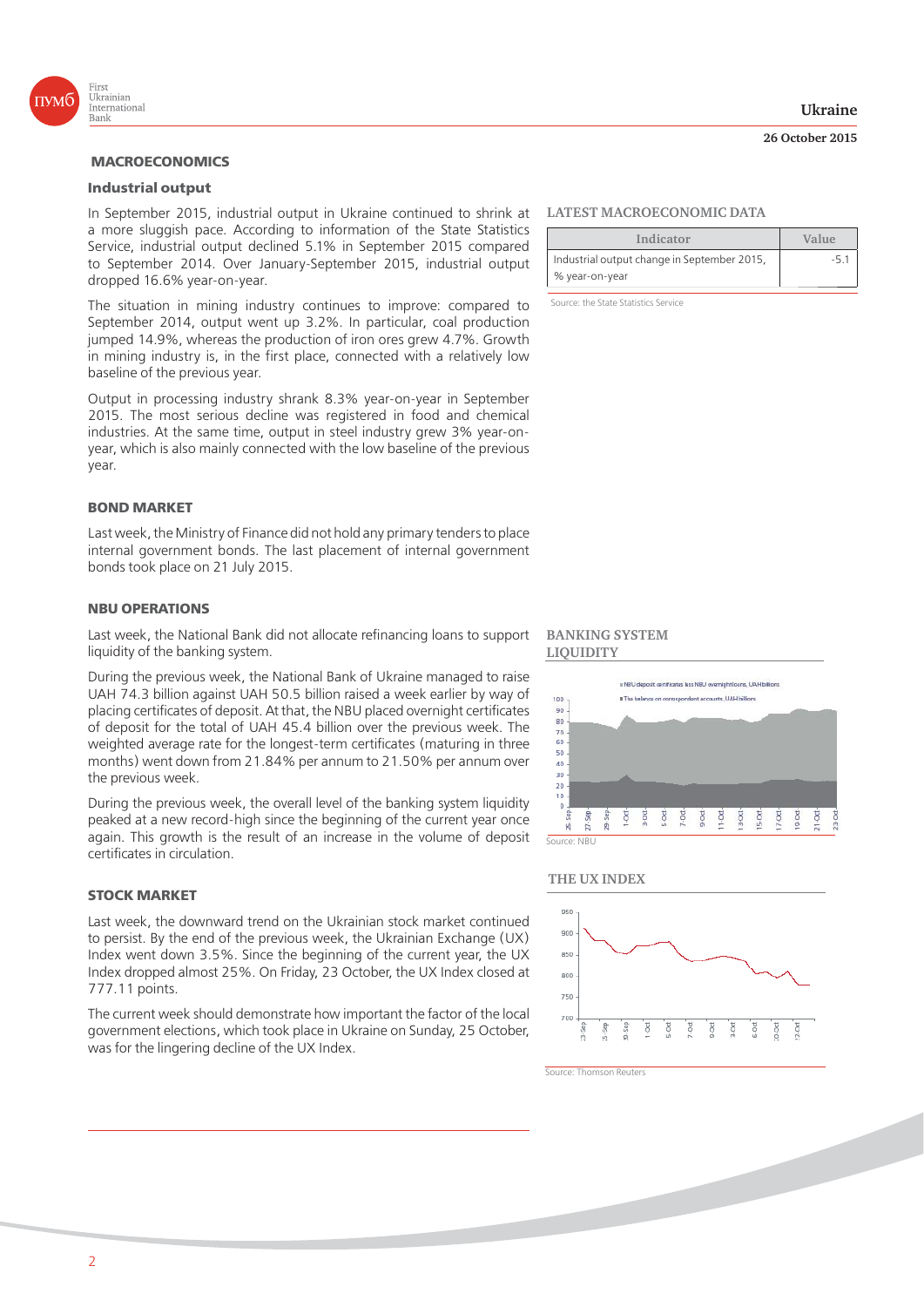

#### **FOREIGN EXCHANGE MARKET**

During the previous week, the national currency of Ukraine demonstrated tangible depreciation against the US dollar. Trading on the interbank foreign exchange market ranged within the following limits: UAH 21.50- 21.75/USD on Monday, 19 October, UAH 21.85-22.10/USD on Tuesday, 20 October, UAH 22.50-22.70/USD on Wednesday, 21 October, UAH 22.00-22.50/USD on Thursday, 22 October, and UAH 22.50-22.75/USD on Friday, 23 October. In the opinion of the National Bank of Ukraine, the reason for this depreciation was a temporary imbalance between foreign exchange demand and supply on the foreign exchange market.

The maximum foreign exchange sales volumes were registered on Wednesday, 21 October: above USD 0.410 billion (all currencies), including sales of the American currency alone for the total of more than USD 0.323 billion.

Every day in the course of the previous week, the National Bank carried out tenders to purchase foreign exchange. The weighted average exchange rate for purchasing US dollars was the highest on Wednesday, 21 October, - at UAH 22.64/USD. The NBU reduced its foreign exchange purchases at such tenders in connection with the appreciation of the US dollar exchange rate. The National Bank purchased USD 61.1 million from market participants over the previous week against USD 111.5 million purchased a week earlier.

#### **INTERBANK LENDING MARKET**

During the previous week, rates for overnight loans on the interbank lending market did not register any changes and stood at 18-19% per annum. Weekly resources cost 19-20% per annum, while monthly rates were registered at 20-21% per annum.

For the most part of the previous week, the balance on correspondent accounts stood around UAH 25 billion. As of Friday morning, 23 October, the balance on correspondent accounts totaled UAH 24.8 billion.

#### **EXCHANGE RATE (UAH/USD)**



Source: NBU, kurs.com.ua

#### **Ukraine**

**26 October 2015**

.

.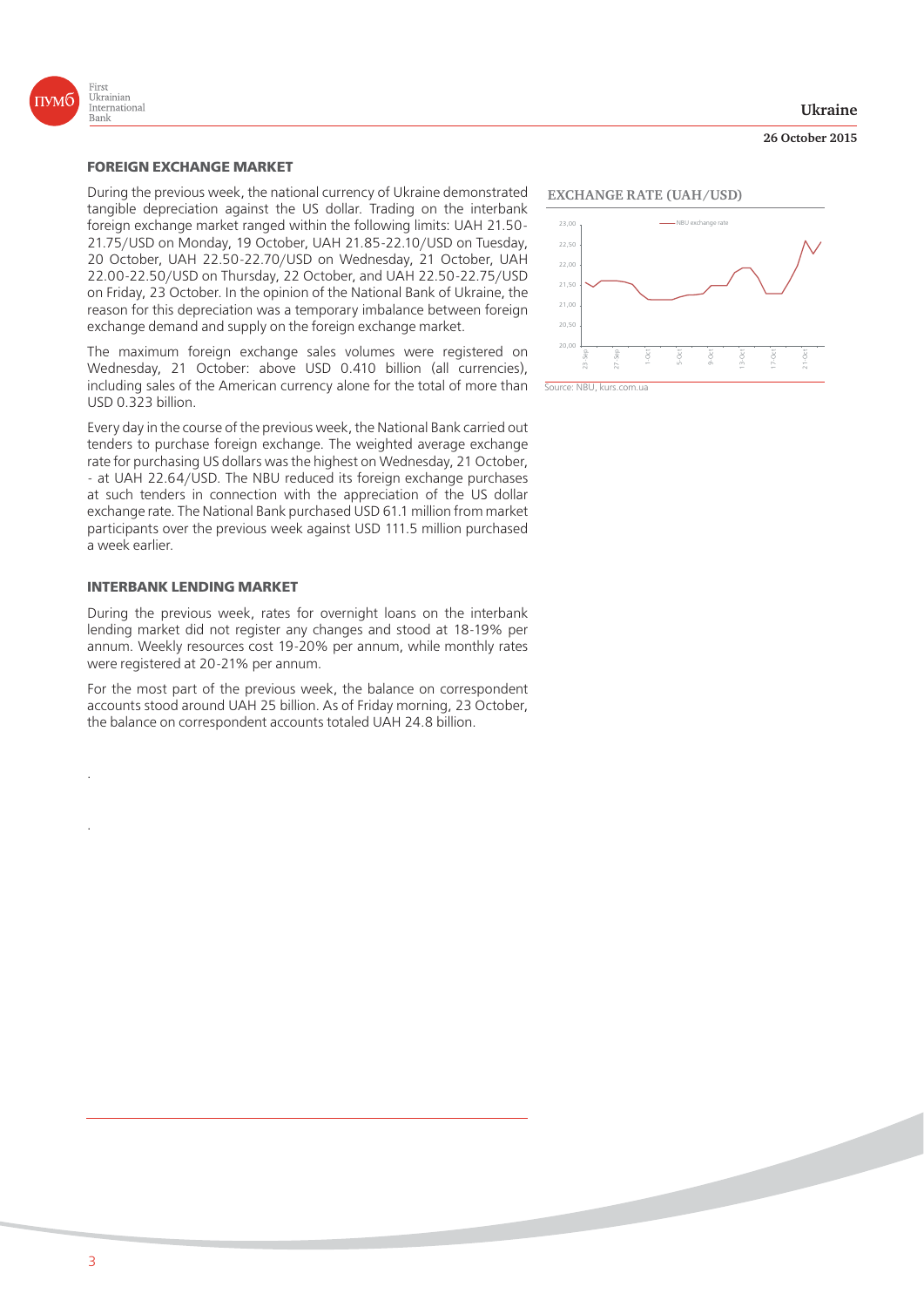

# **Ukraine**

# **26 October 2015**

**Contract Contract Contract Contract Contract Contract Contract Contract Contract Contract Contract Contract Contract Contract Contract Contract Contract Contract Contract Contract Contract Contract Contract Contract Contr** 

# **UKRAINE'S MACROECONOMIC INDICATORS**

| Indicator                                                               | 2014    | 2015                         |
|-------------------------------------------------------------------------|---------|------------------------------|
| GDP, %                                                                  | $-6.8$  | $-14.6$<br>(2nd quarter)     |
| Industrial output, %                                                    | $-10.7$ | $-5.1$<br>(September)        |
| Consumer price growth,<br>% year-on-year                                | 24.9    | 51.9<br>(September)          |
| Producer price growth, %<br>year-on-year                                | 31.8    | 32.5<br>(September)          |
| Balance of trade, USD<br><b>billions</b>                                | $-5.4$  | $-0.5$<br>(January-August)   |
| Official exchange rate,<br>annual average, UAH/<br><b>USD</b>           | 11.89   |                              |
| Weighted average interbank<br>exchange rate, annual average,<br>UAH/USD | 11.97   | 21.58<br>(January-September) |
| Weighted average interbank<br>exchange rate, by year end,<br>UAH/USD    | 15.79   | 21.30<br>(end of September)  |
| Banking system assets, % of gr<br>owth                                  | 3.0     | $-6.8$<br>(January-August)   |

Source: the State Statistics Service, NBU